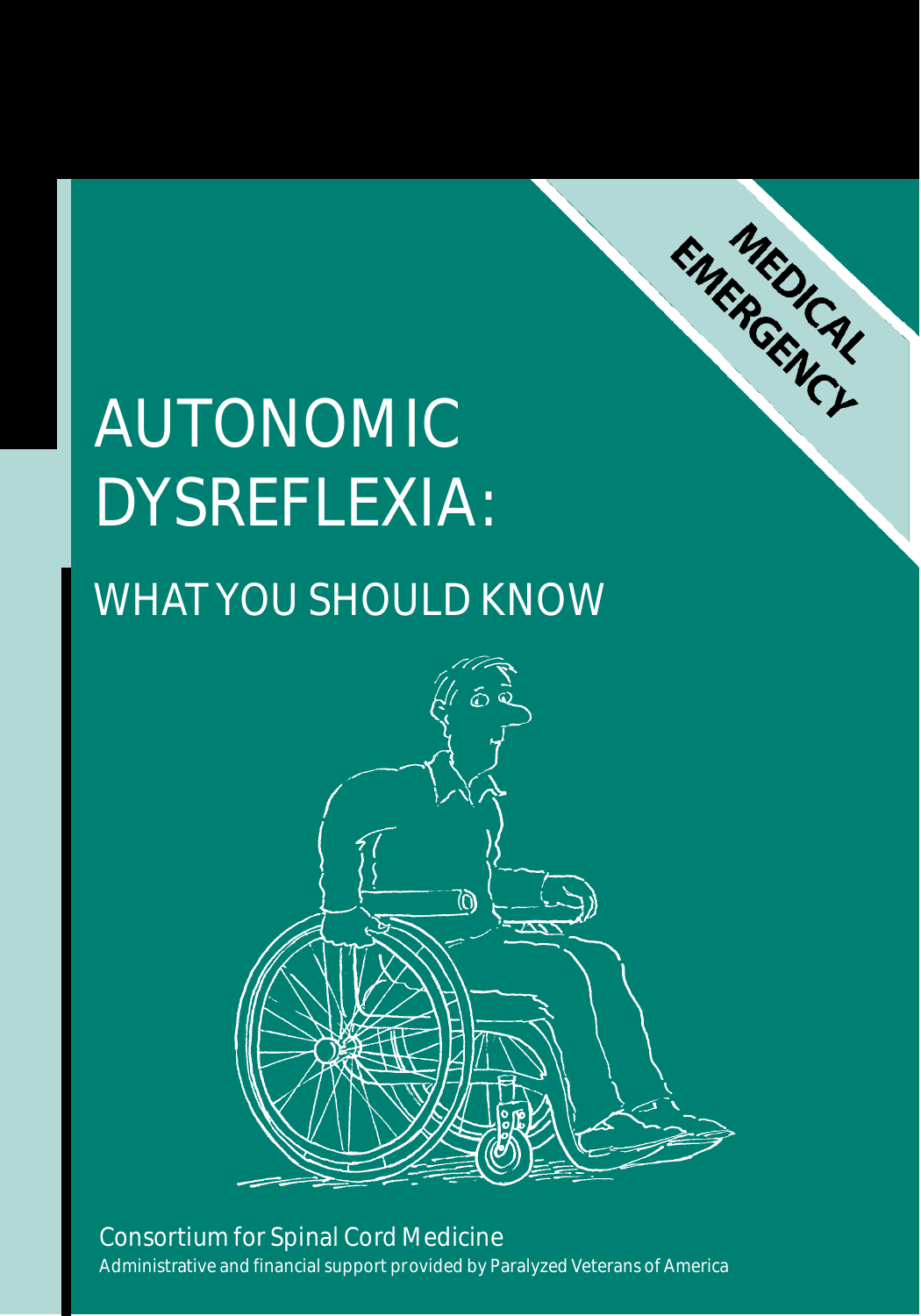## What to Do If You Think You Have Autonomic Dysreflexia:

Prompt action is essential! If you can't follow these steps yourself, tell a family member, an attendant, or a friend what to do. It's important to do family member, an attendant, or a friend what to do. It's important to do.<br>those stons in the order helow these steps in the order below.

1. Sit up, or raise your head to 90 degrees. If you can lower your legs, do.

**Important:** You need to stay sitting or upright until your blood pressure is back to normal.

- 2. Loosen or take off anything tight:
	- External catheter tape
- Abdominal binders<br>■ Shoes or leg braces

Shoes or leg braces

- Clothes
- 
- Leg bag straps
- Elastic hose or bandages Leg bag straps<br>3. If you have a blood pressure kit, take your blood pressure read-3. If you have a blood pressure kit, take your blood pressure read-<br>ing about every 5 minutes to see if you're getting better ing about every 5 minutes to see if you're getting better.
- 
- 4. Check to see if your bladder is draining properly (see page 4, step 4).<br>5. Call your health-care professional, even if the warning signs go 5. Call your health-care professional, even if the warning signs go away. Report the symptoms you had and what you did to correct the
- problem.<br>6. If the warning signs come back again, repeat these steps. Even if the warning signs go away again, call your health-care If the warning signs go away again, can your health-care<br>professional and go to the emergency room professional and go to the emergency room.
- 7. At the emergency room, make sure you:<br>Tell the emergency room staff that ve
	- Tell the emergency room staff that you think you may have autonomic dysreflexia and need immediate treatment.
	- autonomic dysreflexia and need immediate treatment. ■ Ask to have your blood pressure checked immediately.
	- Request to keep sitting up as long as your blood pressure is high.
	- Ask the emergency room staff to look for causes of the problem.<br>Suggest that they check for causes in this order: (1) bladder,  $(2)$  bowel, and  $(3)$  other causes.
	- $\alpha$  bowel, and  $\beta$  other causes. ■ Suggest that your health-care professional instill anesthetic jelly<br>into your rectum before checking your bowel into your rectum before checking your bowel.

#### **Important:** Inform the emergency room staff that there is a complete clinical practice guideline available at the website: www.pva.org.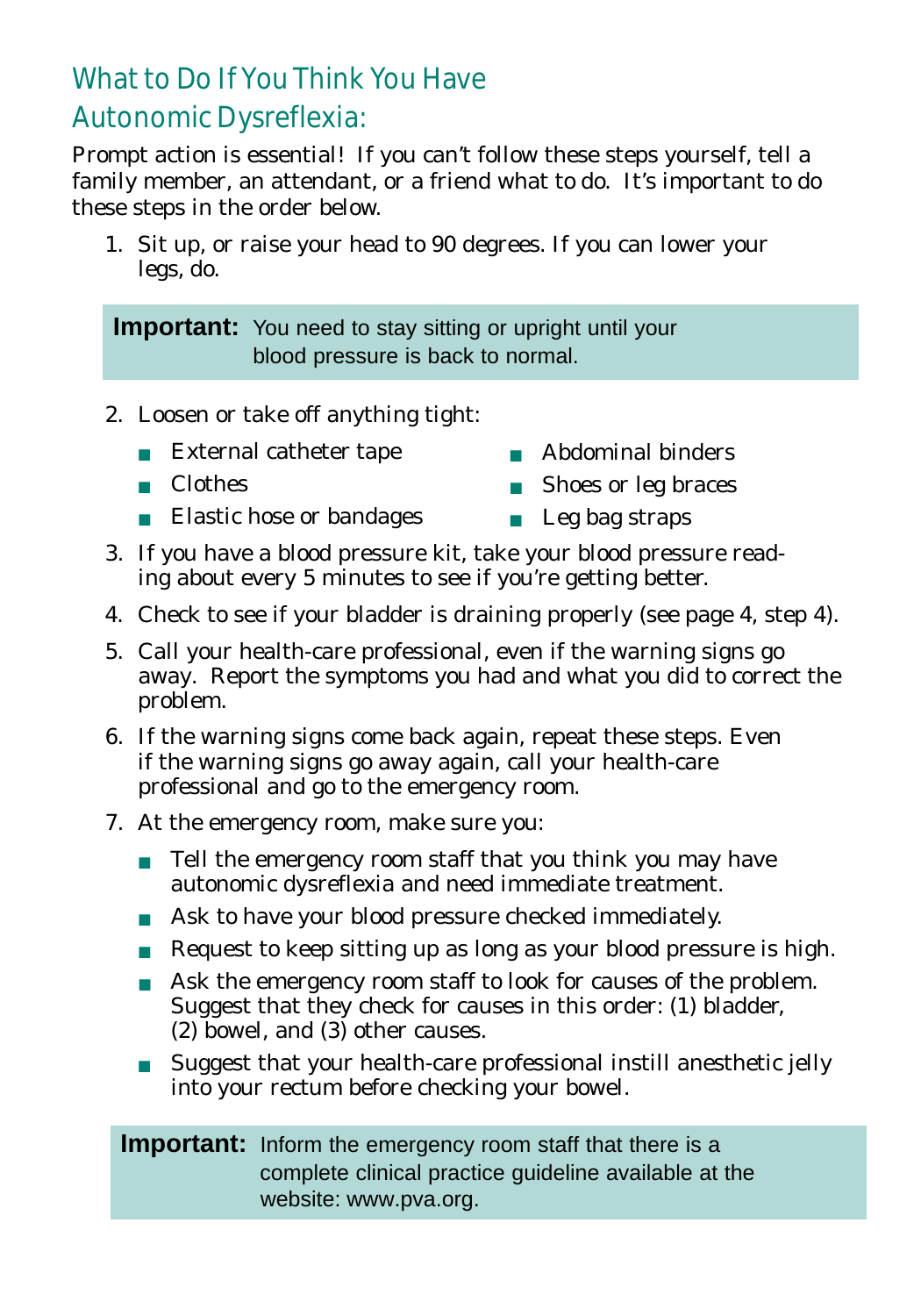## AUTONOMIC DYSREFLEXIA: WHAT YOU SHOULD KNOW

#### A Guide for People with Spinal Cord Injury

## **Contents**

| Sidebar: Here's What Happens in Autonomic Dysreflexia 2      |  |
|--------------------------------------------------------------|--|
| If I Think I Have Autonomic Dysreflexia, What Should I Do? 3 |  |
|                                                              |  |
|                                                              |  |
|                                                              |  |
| Table: Common Causes of Autonomic Dysreflexia:  8            |  |
|                                                              |  |
|                                                              |  |
|                                                              |  |

**The information in this Guide is not intended to substitute for prompt professional care. If you develop warning signs of autonomic dysreflexia, contact a physician or other appropriate health-care professional as soon as possible.**

**This Guide has been prepared based on scientific and professional information known about autonomic dysreflexia, its causes, and treatment, in 1997. It is recommended that you periodically review this Guide with health-care professionals from whom you regularly receive care.**

Consortium for Spinal Cord Medicine<br>Administrative and financial support provided by the Paralyzed Veterans of America Administrative and financial support provided by the Paralyzed Veterans of America

Copyright 1997, PARALYZED VETERANS OF AMERICA August 1997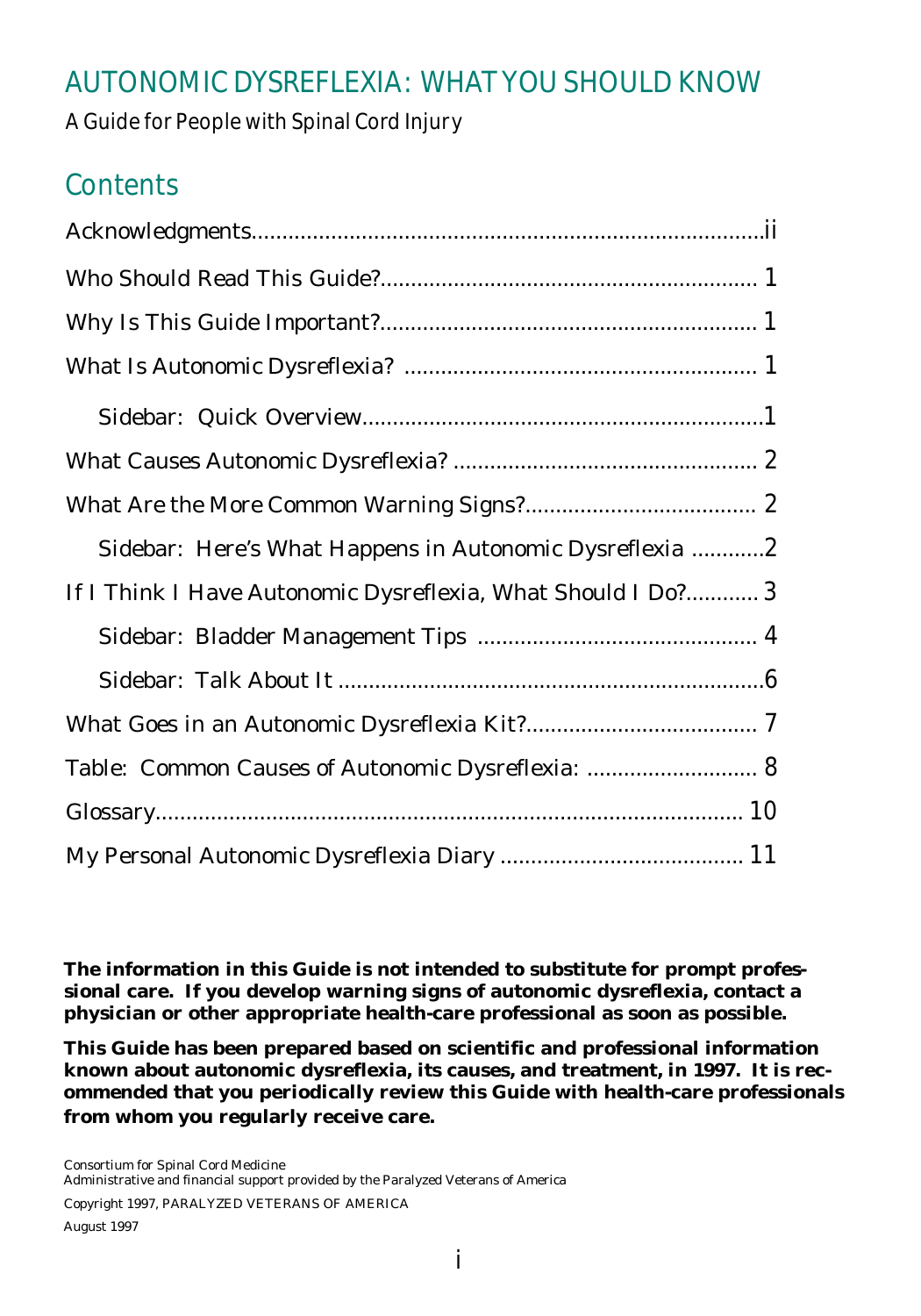#### Acknowledgments

The Consortium for Spinal Cord Medicine for composed of 17 organizations interested in spinal cord injury care and treatment. The Consortium Steering Committee established a guideline development panel to make recommendations on how best to prevent and treat autonomic dysreflexia because of its life-threatening nature. The consumer panel was chaired by Todd A. Linsenmeyer, M.D., and consisted of nine members with experience in autonomic dysreflexia from varying health care professions. The recommendations are based on the world-wide research information available on the topic. The panel was assisted by an expert team from the University of North Carolina at Chapel Hill who reviewed the literature and determined the quality of the research. The Paralyzed Veterans of America provided financial support and administrative resources for all aspects of guideline and trative resources for all aspects of guideline and consumer guide development.

The guideline development process leads to<br>professional agreement on a topic. After the panel writes their guideline recommendations, many outstanding clinical and scientific experts review the draft guideline. The panel accepts or rejects the reviewers' opinions by voting and prepares the final guideline for legal review and editing. In the development of consumer guides, a consumer focus group of six or more spinal cord injured individuals reviews the guide with the injured individuals reviews the guide with the panel to make it more readable and easy to un de r stand.

The Consortium for Spinal Cord Medicine is development panel, the expert field reviewers, and the writers, editors, and consultants that contributed to the content and quality. In particular, the Consortium would like to recognize the outstanding contribution by the American Association of Spinal Cord Injury Nurses (AASCIN) in providof Spinal Cord Injury Nurses (AASCIN) in providing their consumer and family education material.

The Consortium will continue to develop clinical<br>practice guidelines and consumer guides on topics in spinal cord injury care. Look for consumer guides spinal cord injury care. Look for consumer guides on other topics in spinal cord injury.

#### Consumer Panel Members

Todd A.Linsenmeyer, MD Chair and Steering Committee Liaison West Orange, New Jersey Departments of Surgery (Urology) & Physical Medicine and Rehabilitation UMDNJ; New Jersey School of Medicine Newark, New Jersey Newark, New Jersey Andrea K.Biddle, PhD, MPH Methodologist<br>Department of Health Policy & Administration **School of Public Health** University of North Carolina University of North Carolina<br>Chanel Hill North Carolina Chapel Hill, North Carolina Diana Cardenas, MD University of Washington School of Medicine Seattle, Washington Seattle, Washington Teresa Chase,ND,RN Craig Hospital Englewood, Colorado Kathleen Dunn,MS,RN VA San Diego Healthcare System<br>San Diego, California San Diego, California Keri S.Jaeger, MBA,RN Froedtert Memorial Lutheran Hospital Milwaukee, Wisconsin Tom Mobley, PharmD James A. Haley Veterans Hospital Tampa, Florida Inder Perkash,MD Department of Veterans Affairs Medical Palo Alto, California Palo Alto, California Cynthia Zejdlik,RN Independent Rehabilitation Nursing eshsunune<br>Ilingham J Bellingham, Washington

#### Consortium Member Organizations

American Academy of Orthopedic Surgeons American Academy of Physical Medicine and Rehabilitation<br>American Association of Neurological Surgeons American Association of Spinal Cord Injury Nurses American Association of Spinal Cord Injury Psychologists and Social Workers American Congress of Rehabilitation Medicine American Occupational Therapy Association American Paraplegia Society American Physical Therapy Association American Psychological Association American Spinal Injury Association Association of Academic Physiatrists Association of Rehabilitation Nurses Congress of Neurological Surgeons Insurance Rehabilitation Study Group Paralyzed Veterans of America Paralyzed Veterans of America<br>IIS Department of Veterans A U.S. Department of Veterans Affairs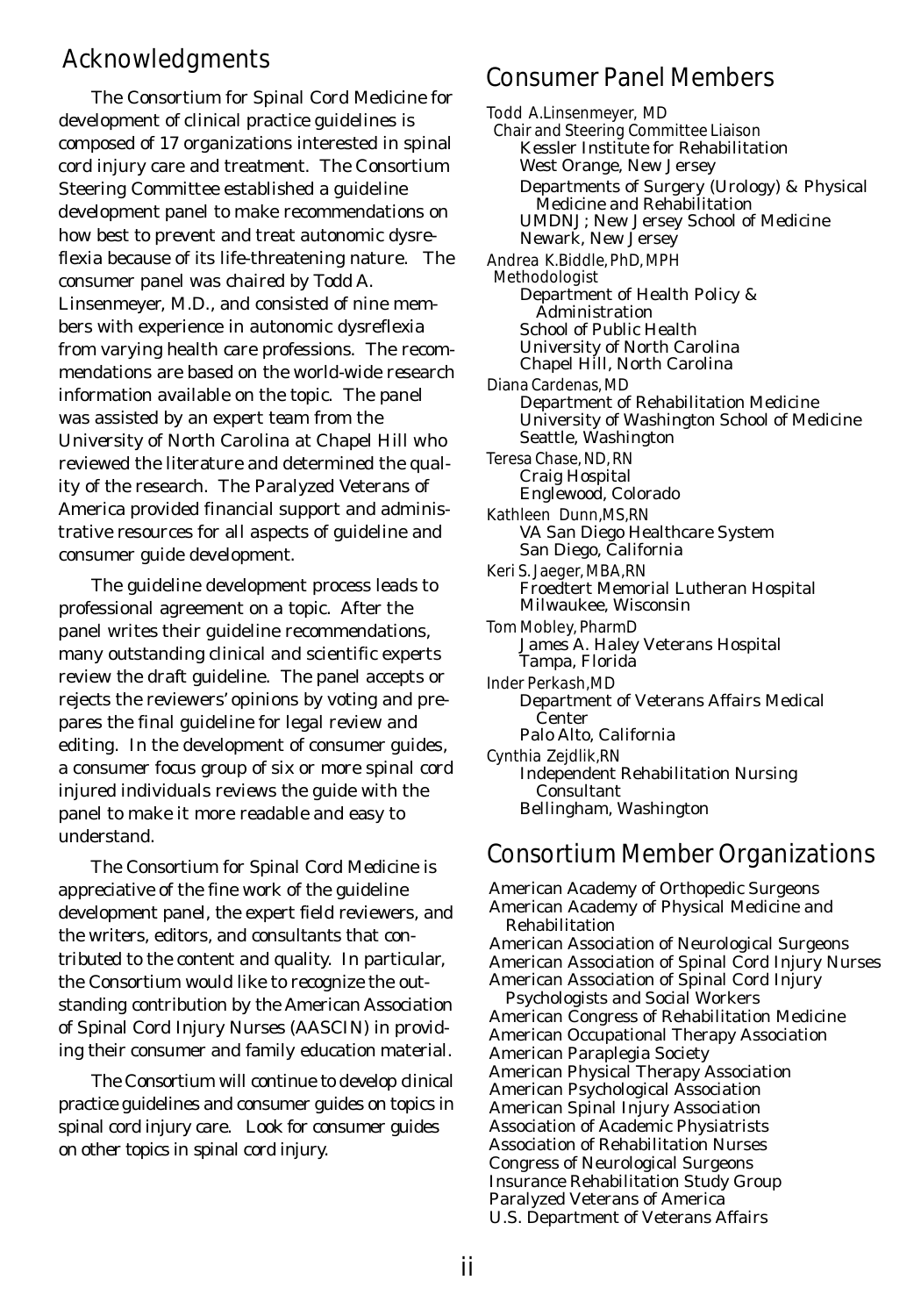## Who Should Read This Guide?

- People with spinal cord injury (SCI) at or above T-6
- Their family, friends, and personal care<br>attendants

Health-care professionals may obtain a copy of the full clinical practice guideline by calling tollof the full clinical practice guideline by calling toll-<br>free  $(888)$   $860-7244$  or at www.pya.org  $f(x) = 1 - 867 + 1 - 7844$ 

If you have SCI at or above T-6, this Guide is for you. Why? Because you have a greater chance of developing a serious condition called *autonomic*

*dysreflexia*.\* be helpful. People with SCI as low as T-8 have be helpful. People with SCI as low as T-8 have<br>comotimos dovolonod autonomic dveroflovia sometimes developed autonomic dysreflexia.

Even if you've already learned what to do for Guide for reference. It may be helpful for you or for Guide for reference. It may be helpful for you or for people who share in your care.

## Why Is This Guide Important?

Autonomic dysreflexia can be life-threatening.<br>It requires quick and correct action.

Unfortunately, many health professionals aren't familiar with this condition. That's why it's important for you, and the people close to you, to learn about it. You may have to help guide your own treatment by ensuring that health-care professionals are thinking about autonomic dysreflexia when they are treating you. This is true if you're in an ambulance or at the hospital.

It's a good idea to keep this Guide handy. You may want to take it with you to the hospital and may want to take it with you to the hospital and<br>share it with the emergency room staff share it with the emergency room staff.

## What Is Autonomic Dysreflexia?

It's an abnormal response to a problem in your body below your SCI. The cause is often an overfull<br>bladder or bowel Recause of your SCI your body bladder or bowel. Because of your SCI, your body

## **Quick Overview**

**Autonomic dysr eflexia is an emergency condition tha t needs immediate attention! It's most likely to occur if you have a spinal cord injury at or above thoracic level 6 (T-6).**

**Autonomic dysr eflexia is an abnormal response to a problem somewhere in your body. It's usually caused b y a bladder or bowel problem.** 

**Because of your SCI, your body can't respond properly to signals that something is wrong. Instead, you may develop a rapid rise in blood pressure. High blood pres sure is a serious medical problem. It can cause a stroke and death.** 

<sup>\*</sup>Words in italics are explained in the Glossary on page 10.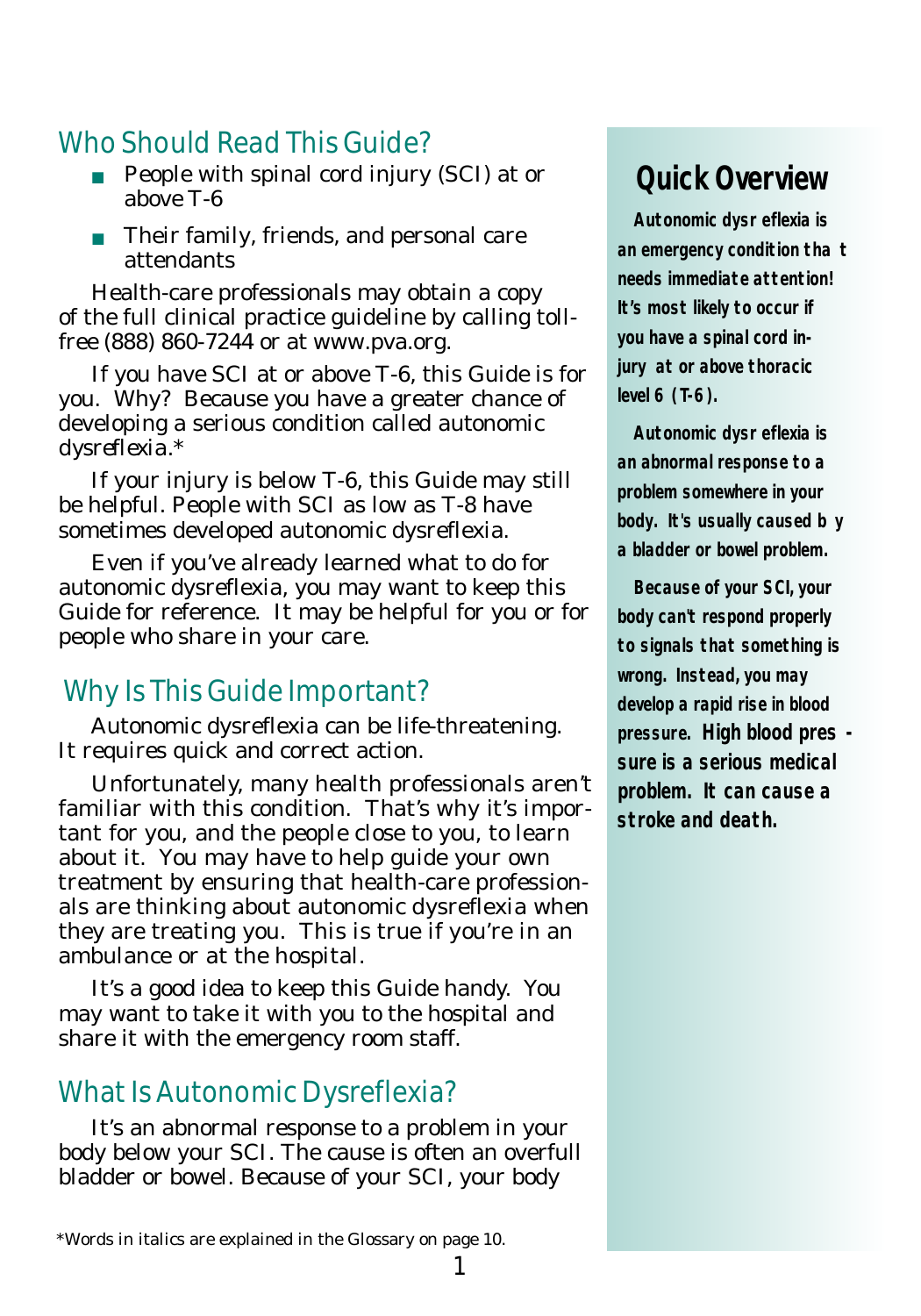## Here's What **Happens in Autonomic Dysreflexia**

- **1. Something is wrong. It' s often an overfull bladder or bowel. This causes your body to send messages to your spinal cord.**
- **2. Your spinal cord tries to send the messages to your brain. But your SCI blocks the messages from getting through. (That's why you probably can't feel the pain.)**
- **3. The messages to your spinal cord "turn on" spe cial autonomic nerves. They make blood vessels in your legs and abdomen squeeze tight and get smaller .**
- **4. This squeezes extra blood into blood vessels in the rest of your body. The extr a blood makes your blood pressure go up fast.**
- **5. Sensors near your brain can tell that your blood pressure is getting too high. They try to make your blood pressure go down b y sending out three signals:**

can't respond properly to signals that something is wrong. (Common warning signs that you might<br>have autonomic dysreflevia are listed below) have autonomic dysreflexia are listed below.)

The important thing for you to know is that<br>autonomic dysreflexia can be dangerous. It can cause a rapid rise in blood pressure. High blood cause a rapid rise in blood pressure. High blood pressure is a serious medical problem. It can cause

a stroke and death. There are two ways you may get your blood pressure down:<br>1. Fix whatever is causing the problem

- 
- 2. Special blood pressure medicines prescribed 2. Special blood pressure medicines preserved by your health-care professional

## What Causes Autonomic Dysreflexia?

Bladder problems are the number one cause of<br>autonomic dysreflexia. But any problem below your SCI can cause this condition.

Some of the more common causes are listed in the table on pages  $8-9$ . You can avoid most of these causes by taking good care of yourself. The table  $\frac{1}{2}$  causes by taking good care of yourself. The table lists things you can do to prevent autonomic dysreflexia.

## What Are the More Common **Warning Signs?**

Although it's possible to have no<br>symptoms, most people do. Watch for one or more of the following more one or more or the following more common warning signs:



A fast, major increase in blood pressure is the most dangerous sign of autonomic dysreflexia. A major increase is  $20-40$  mm Hg higher than usual. Many individuals who have SCI at or above T-6 have a blood pressure between 90 and 110 mm Hg systolic. (Systolic is the top number in a blood pres-

(Systolic is the top number in a blood pres-**Important:** Individuals' blood pressures vary. If you don't know what your normal blood pressure is, it is important that you find out.

(continued)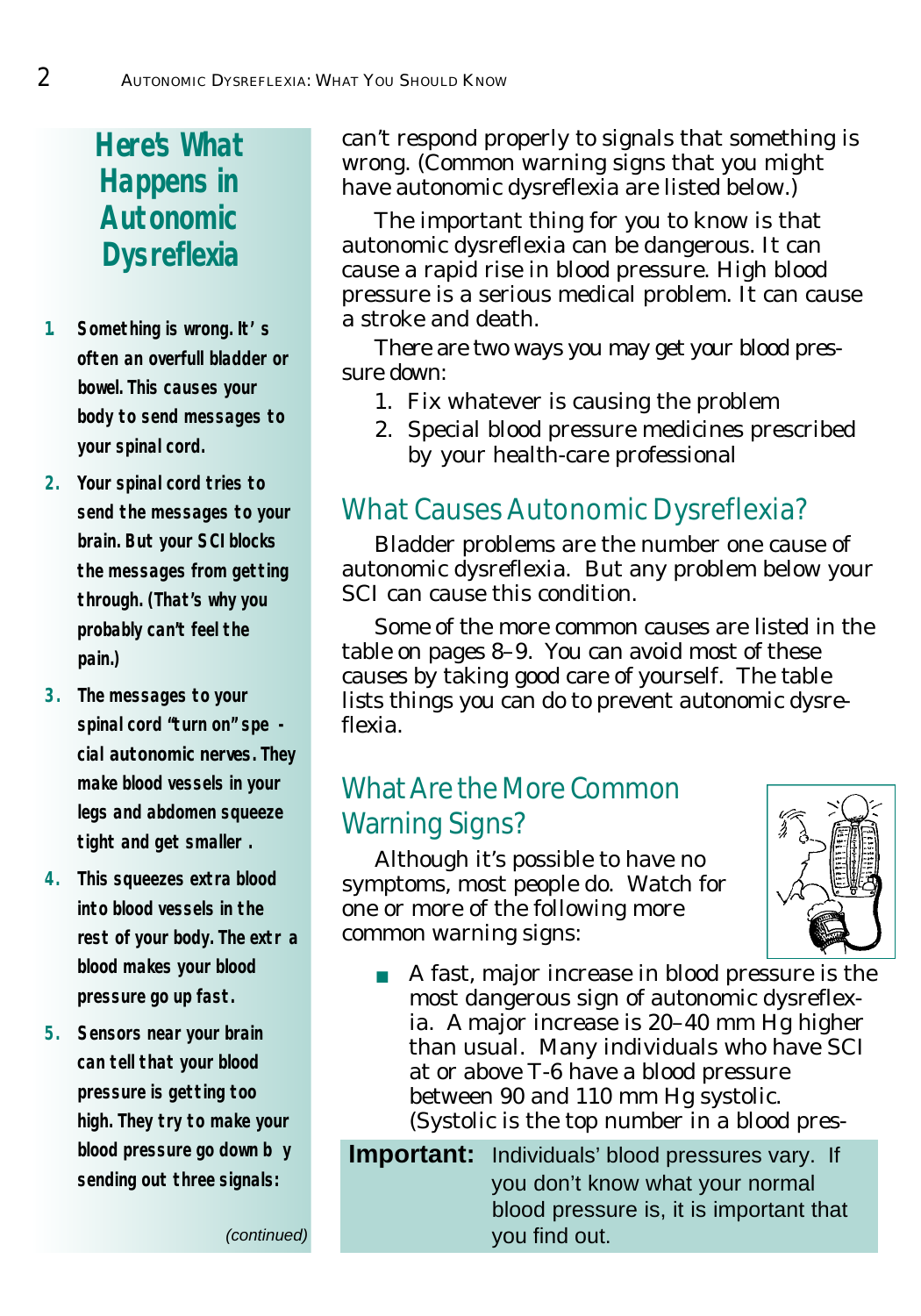sure reading.)

- A pounding headache
- Heavy sweating, especially in your face, neck, and shoulders. This is usually (but not always!) above your spinal cord injury
- above your spinal cord injury ■ Flushed or reddened skin, especially in your<br>face, neck, and shoulders. Thi



- face, neck, and shoulders. This<br>is usually above your spinal cord injury spinal cord injury
- Goose bumps, usually above<br>vour spinal cord injury your spinal cord injury
- Blurry vision or seeing spots<br>- A stuffy pass
- A stuffy nose
- Anxiety or jitters<br>■ A feeling of tightr

■ A feeling of tightness in your chest, flutters in your heart

or chest, or trouble breathing

While there may be other warning signs, these while there may be other warning signs, these<br>are the more common. If **any** of them appears, or if<br>your blood pressure rises 20–40 mm Hq systolic your blood pressure rises 20–40 mm Hg systolic, assume you have autonomic aysi chema. Follow the<br>stans in tha navt saction steps in the next section.

## If I Think I Have Autonomic Dysreflexia, What Should I Do?



Prompt action is essential! If you someone else to do so. It's important to someone else to do so. It's important to<br>do these stens in the order helow do these steps in the order below.

**Important:** You need to remain sitting or upright until your blood pressure is back to normal. Lying down may make your blood pressure go up higher.

> Sit up or raise your head to 00  $\frac{\log \cos n}{\sin \cos n}$  Clothes legs, do. ■ Clothes



 $\frac{1}{2}$ **EXECUTE:** Shoes or leg Loosen or take off anything tightaces

■ External catheter tape  $\frac{1}{2}$ ■ Leg bag straps

#### **He re 's What Happens** (continued)

#### **Signal 1**

**tells your heart to slow down. (A slow heart beat is called bradycardia.)**

#### **Signal 2**

**goes to blood vessels in your face, neck, and upper chest. It makes them get larger and hold more blood. This can make you look flushed or red and blotchy .**

#### **Signal 3**

**tries to tell the blood ves sels in your legs and abdomen to stop squeez ing. But your SCI blocks the messages from getting through. Your blood vessels keep squeezing, and your blood pressure stays high. It may even keep rising.**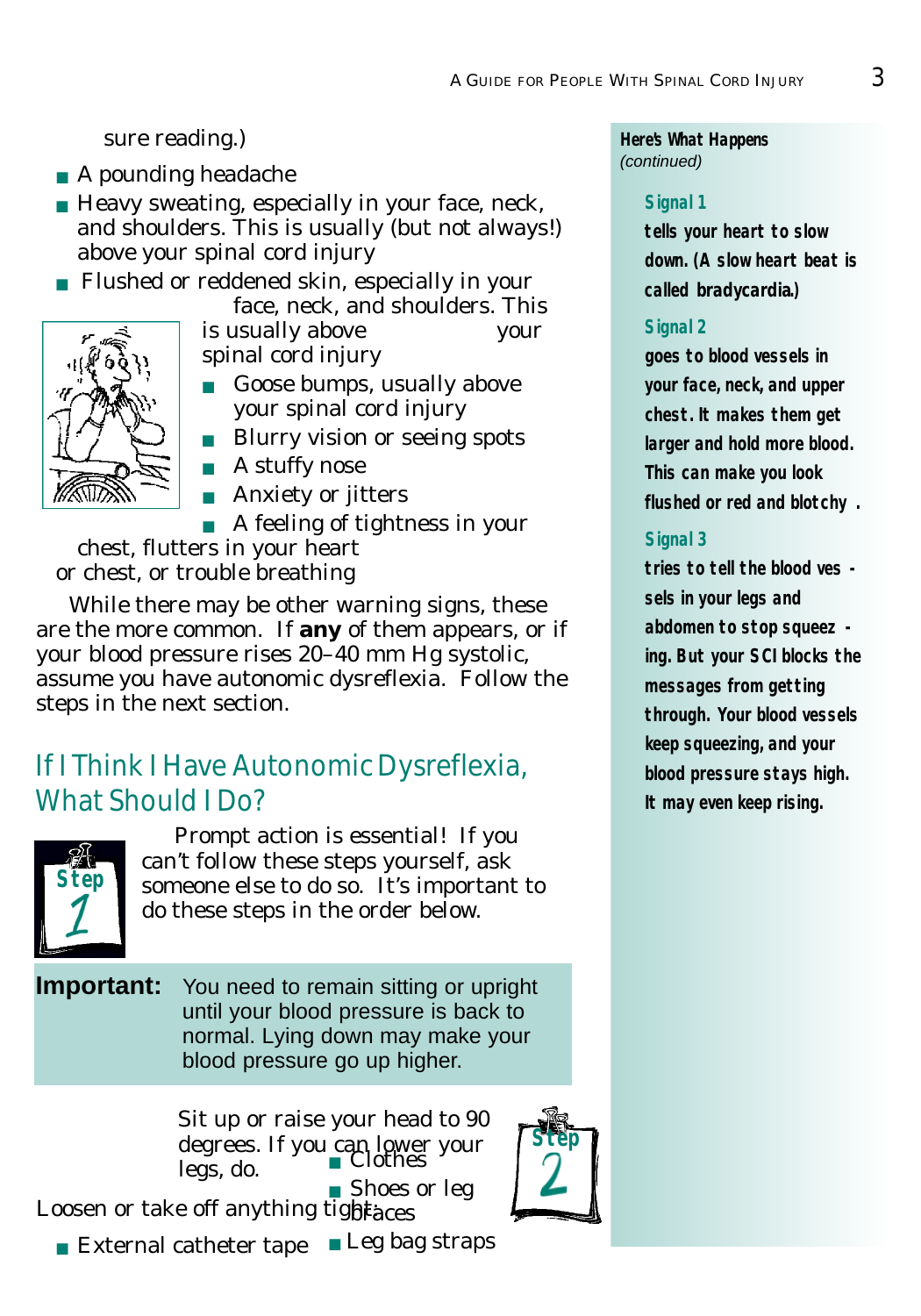## **Bladder Management Tips**

- **Drink enough fluids. Ask your health-care profes sional about the right amount for you. You want to keep flushing out your bladder without letting it get overfull.**
- **If your urine is cloudy, has a bad smell, or has blood in it, call your health-car e professional right away . You probably have a bladder infection.**
- **Be careful with drinks tha t have caffeine or alcohol. They can make your bladder fill up suddenly and cause you to get dehydr ated.**
- **Checkups** (often done year **ly) may include bladder tests. Ask if your healthcare professionals hav e experience with autonomic dysreflexia. Share this information and make a plan with them be forehand.**

**If you use intermittent catheterization:**

■ **Stick to your schedule . Don't skip catheter sessions .**



Abdominal binders<br>Elastic hose ■ Elastic hose<br>or bandages or bandages

If you have a blood pressure kit,

about every 5 minutes about  $\text{erg}\text{ }$   $\text{cm}\text{ }$   $\text{m}$  minutes to see if you're getting better.



Check your bladder.

**See A** (below) if you do intermittent catheterization or use an external catheter. tion or use an external catheter.

**See B** (below) if you have an indwelling catheter

#### *A. If you do intermittent catheterization, or use an external catheter or padding:*

- 
- 1. Take off the external catheter or pads.<br>2. If you (or someone with you) has experience inserting a catheter:
	- $\cdot$  Get a catheter.
	- Coat it with an anesthetic jelly (if available) or a lubricant jelly.
	- available) or a lubricant jelly. • Insert it and empty your bladder

## promptly. 3. **Stop trying to catheterize your bladder if:**

- There's no one with experience at inserting a catheter.
- The catheter won't slip in easily. • The catheter won't slip in easily.
- $\frac{1}{2}$   $\frac{1}{2}$   $\frac{1}{2}$   $\frac{1}{2}$   $\frac{1}{2}$   $\frac{1}{2}$

Instead, call a health-care professional away. Call 911 or have someone take you. It's dangerous for you to drive if you. It's dangerous for you to drive if you have autonomic dysreflexia.

4. If you can insert another catheter and

(continued)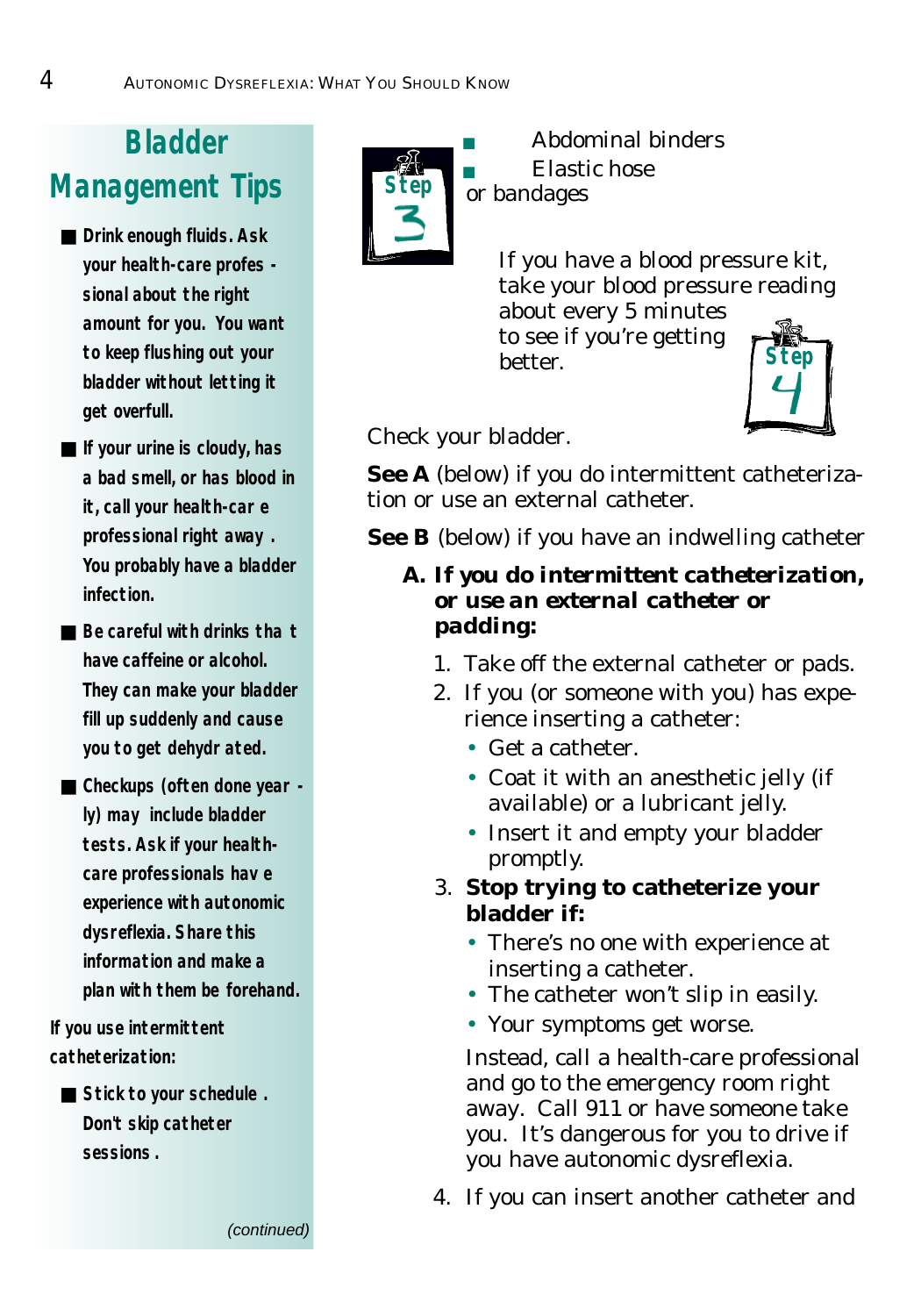your blood pressure remains elevated, go to the emergency room right away.

5. Check your urine for blood, odor, or things, call your health-care professional right away. You probably have a sional right away. You probably have a bladder infection.

#### *B. If you have an indwelling catheter (a Foley or suprapubic catheter):*

- 1. Check the tubing for kinks or twists.<br>If you find any, fix them. If the tubing is stretched or pulling, relax it. Then. is stretched or pulling, relax it. Then<br>tang it to keen it from nulling tape it to keep it from pulling.
- 2. Empty the drainage bag.
- experience irrigating your bladder, **gen-**

#### **Important:** If your symptoms get worse, *immediately* stop irrigating. Call your health-care professional and go to the emergency room right away!

**tly** irrigate your bladder with saline<br>solution. Use a small amount: no more  $\frac{1}{2}$  solution. Use a small amount: no more  $t_{\text{max}}$   $\approx$  tablespoons or  $\frac{1}{2}$   $\approx$  ounces (30 cc).

- 4. If there's still no urine flow and someone (you or anyone with you) has experience inserting a catheter:
	-
	- Get another catheter.<br>• Coat it with an anesthetic jelly (if available) or a lubricant jelly.
	- available) or a lubricant jelly. more the catheter into your bladder.

#### 5. **Stop trying to catheterize your bladder if:**

- There's no one with experience at inserting a catheter.
- The catheter won't slip in easily.
- The catheter won't slip in easily.

• Your symptoms get worse. Instead, call a health-care professional and go to the emergency room right

**Bladder Management Tips** (continued)

- Keep your fluids to about 8 **ounces (1 cup, 240 ml) an hour.**
- If you drink more fluids **than usual, catheterize early or add an extr a session.**
- **Even though you may be tempted to cut back on fluids for convenience , don't. You'll increase your risk for urinary tract infection.**

**If you have an indwelling catheter (a Foley or suprapubic catheter):**

- Check your drainage tube **after transfers and turns . If you find any kinks or twists, fix them. Look for anything that clogs the catheter and clear it.**
- Make sure the drainage bag **doesn't get more than half full.**
- **Change your catheter regu larly. Learn how to change it yourself or make arrangements for someone to do it for you. Also, train someone who can change it in an emergency .**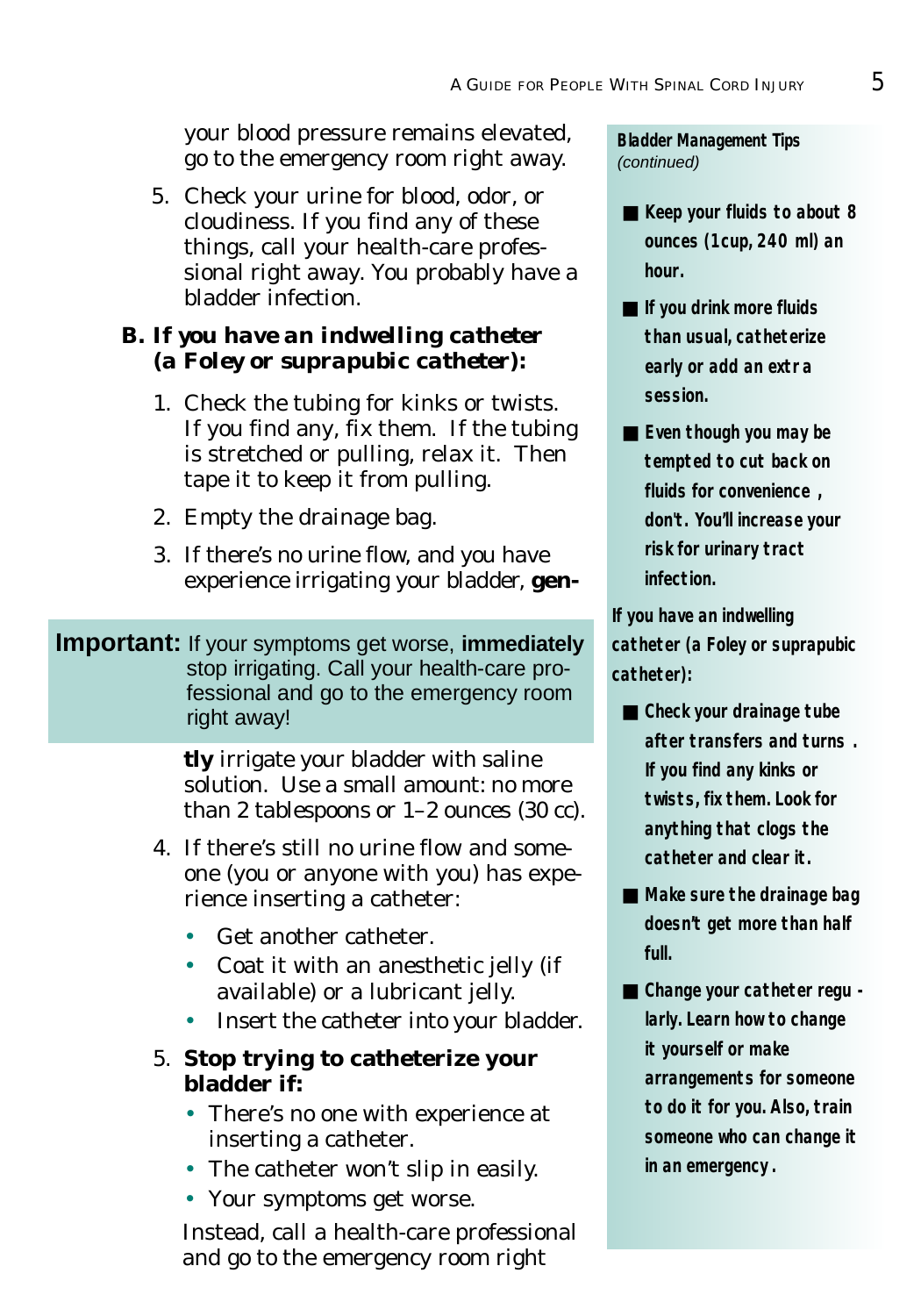## **Talk About It**

**Discuss autonomic dysr eflexia with your family, personal care attendants, and others who share in your car e. They need to know how to recognize it and help you if it occurs. And don't forget to bring up this subject with your health-car e professionals .**

**If you're having tests , surgery, or a bab y, make sur e your health-care professionals are ready to monitor and man age autonomic dysr eflexia if it develops.**

away. Call 911 or have someone take you. It's dangerous for you to drive if you have autonomic dysreflexia.

6. Check your urine for blood, odor, or things, call your health-care professional right away. You probably have a bladder infection. bladder infection.

**Important:** If you need to go to the emergency room, ask if you can sit up. Lying down may make your blood pressure go up.



7.If you can insert another catheter and your blood pressure remains high, go to the emergency room right away.

If the warning signs go away, call your<br>health-care professional anyway, to

report the symptoms you had and what you did to had and what you did to correct the problem.



If the warning signs come back<br>again, repeat these steps. Even if the warning



signs go away again, call your healthsigns go away again, call your healthcare professional and go to the emergency room.

At the emergency room, make sure you:

■ Tell the emergency room staff that<br>you think you may have autonomic you think you may have autonomic dysreflexia and need immediate treatment.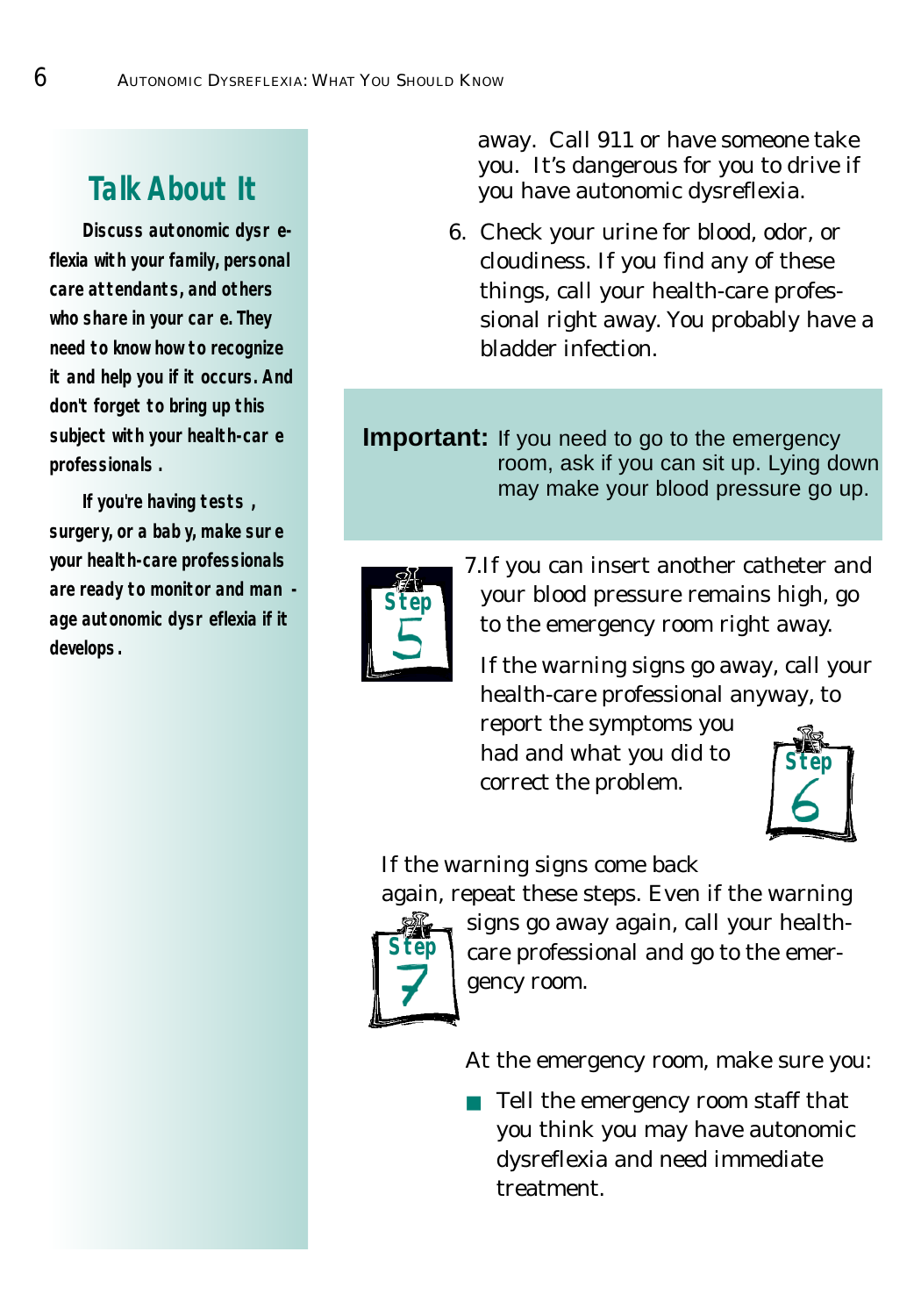■ Ask to have your blood<br>pressure pressure

checked immediately.

■ Request to keep sitting<br>up as long as your blood up as long as your blood pressure is high.

■ Ask the emer-<br>gency room staff to look for causes of the problem. Suggest that



they check causes in this order:  $(1)$  bladder,  $(2)$  bowel,  $\alpha$  order: (1) bladder,  $\alpha$ , bowel, and (3) other causes.

Use the diary form on pages 11-<br>14 and in the back pocket of this Guide to keep a record of your autonomic dysreflexia episodes. It can be helpful to you and to your can be helpful to you and to your health-care professionals.

## What Goes in an Autonomic Dysreflexia Kit?

It's a good idea to make an "auto-<br>nic dysraflovia kit" and koon it nomic dysreflexia me "and heep it

with you at all times. Here's what it<br>should contain: should contain:

#### A blood pressure kit.

This can be cuff style or digital<br>style. Make sure that you—or someone who can help in an emergency knows how to use it. knows how to use it.

#### A catheter and supplies.

If you use intermittent catheterization, or use an external catheter or<br>nadding nack a straight catheter padding, pack a straight catheter.

If you use an indwelling catheter, pack:

- an extra catheter<br>■ insertion supplies
- insertion supplies<br>■ an irrigation syrir
- an irrigation syringe
- sterile water or saline solution

#### Any prescription medicines you take for autonomic dysreflexia.

Check their expiration dates and keep fresh supplies in your kit.

#### Anesthetic or lubricant jelly.

 $\frac{1}{2}$ before  $\frac{1}{2}$  ou insert a catheter, coat it with the jelly.

#### A copy of this Guide.

Keep your personal information current. (See the Autonomic<br>Dysraflavia Diary on nages 11-1  $D<sub>y</sub>$ si onema $D<sub>0</sub>$  on pages 11-14

#### **AUTONOMIC DYSREFLEXIA IS A MEDICAL EMERGENCY! You need to recognize it and get the right care fast.**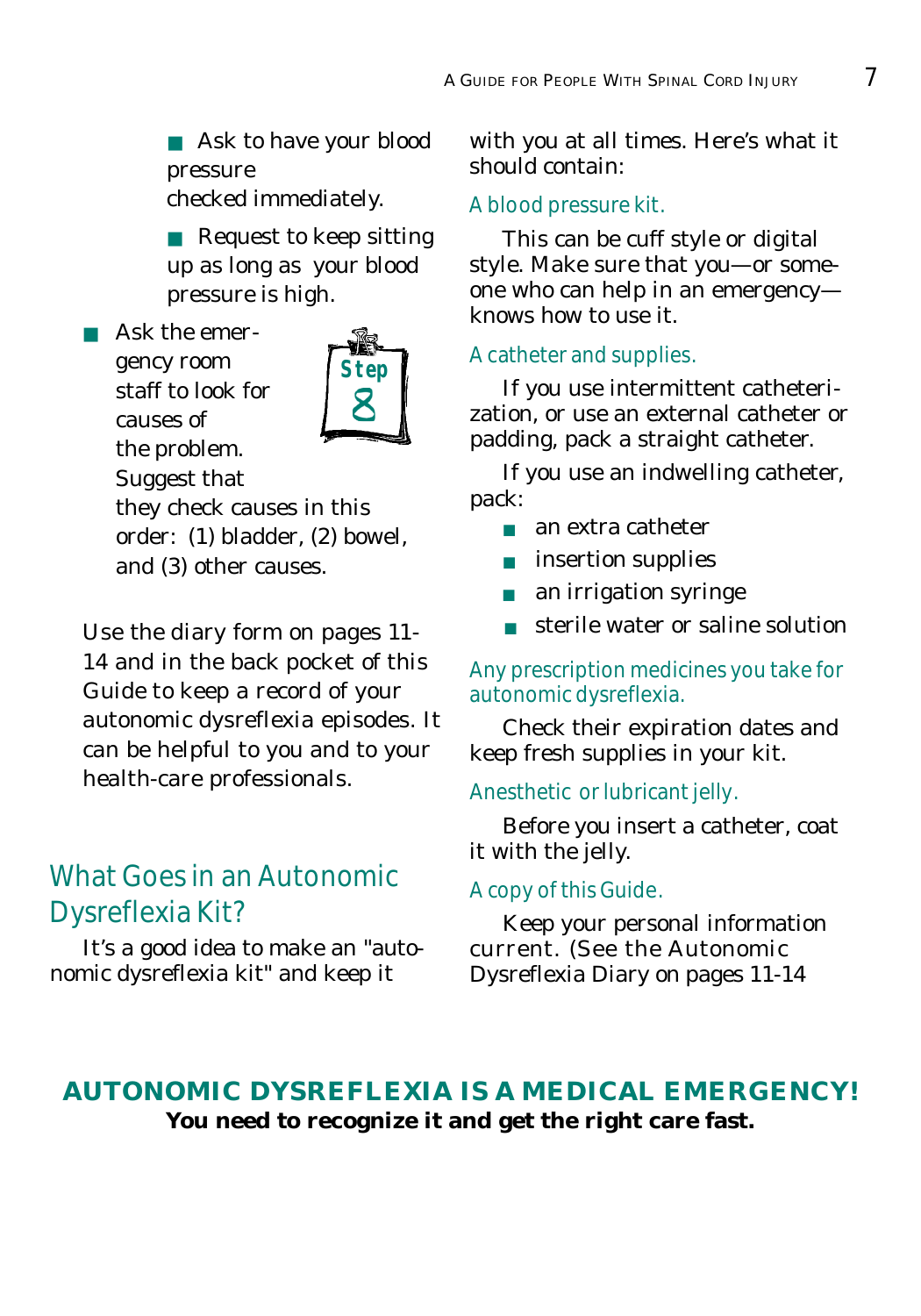## Common Causes of Autonomic Dysreflexia

### WHAT CAUSES IT

#### **BLADDER OR KIDNEY**

- Overfull bladder
- Problems such as urinary tract infection, or bladder or kidney stones
- Bladder tests, treatments, or surgery, such as cystoscopy and urodynamic tests

#### **BOWEL\* OR ABDOMEN**

- Overfull bowel, constipation, or bowel blockage (impaction)
- Problems such as gallstones, stomach ulcer or gastritis, hemorrhoids, or appendicitis
- Bowel or abdominal tests or surgery, such as sigmoidoscopy or barium enema

### HOW TO PREVENT IT

- Follow a reliable bladder management routine. (See page 4, "Bladder Management Tips.")
- Checkups (often done yearly) may include bladder tests. Ask if your health-care professionals have experience with autonomic dysreflexia. Share this information and make a plan with them beforehand.
- Stick to your bowel program to prevent constipation or bowel accidents. (If constipation is a problem, you may need to change your bowel program.)
- Work with your health-care professional to determine what your usual fiber intake is. Any increase in fiber intake should be done gradually, from a wide variety of sources, and be monitored by a healthcare professional.
- Drink plenty of fluids. Ask your health-care professional about the right amount for you and your bladder program.
- Checkups (often done yearly) may include bowel tests. Ask if your health-care professionals have experience with autonomic dysreflexia. Share this information and make a plan with them beforehand.

For more detailed information on bowel care, a complete bowel management clinical practice guideline is available at the website: www.pva.org or by calling toll-free (888) 860-7244.

#### **SKIN**

- Pressure sores (pressure ulcers)
- Problems such as ingrown toe nails, burns (including sun burns), or insect bites
- Contact with hard or sharp things or other injuries to the skin
- Check your skin at least once a day for red spots, scrapes, or scratches below your SCI. If you find any, call your health-care professional right away.
- Try to avoid situations where you're likely to get burns, cuts, scrapes, or other injuries.
- Keep sharp or harmful things out of your bed and wheelchair.
- Make sure your clothes, shoes, appliances, and braces fit comfortably. Be especially careful if they're new.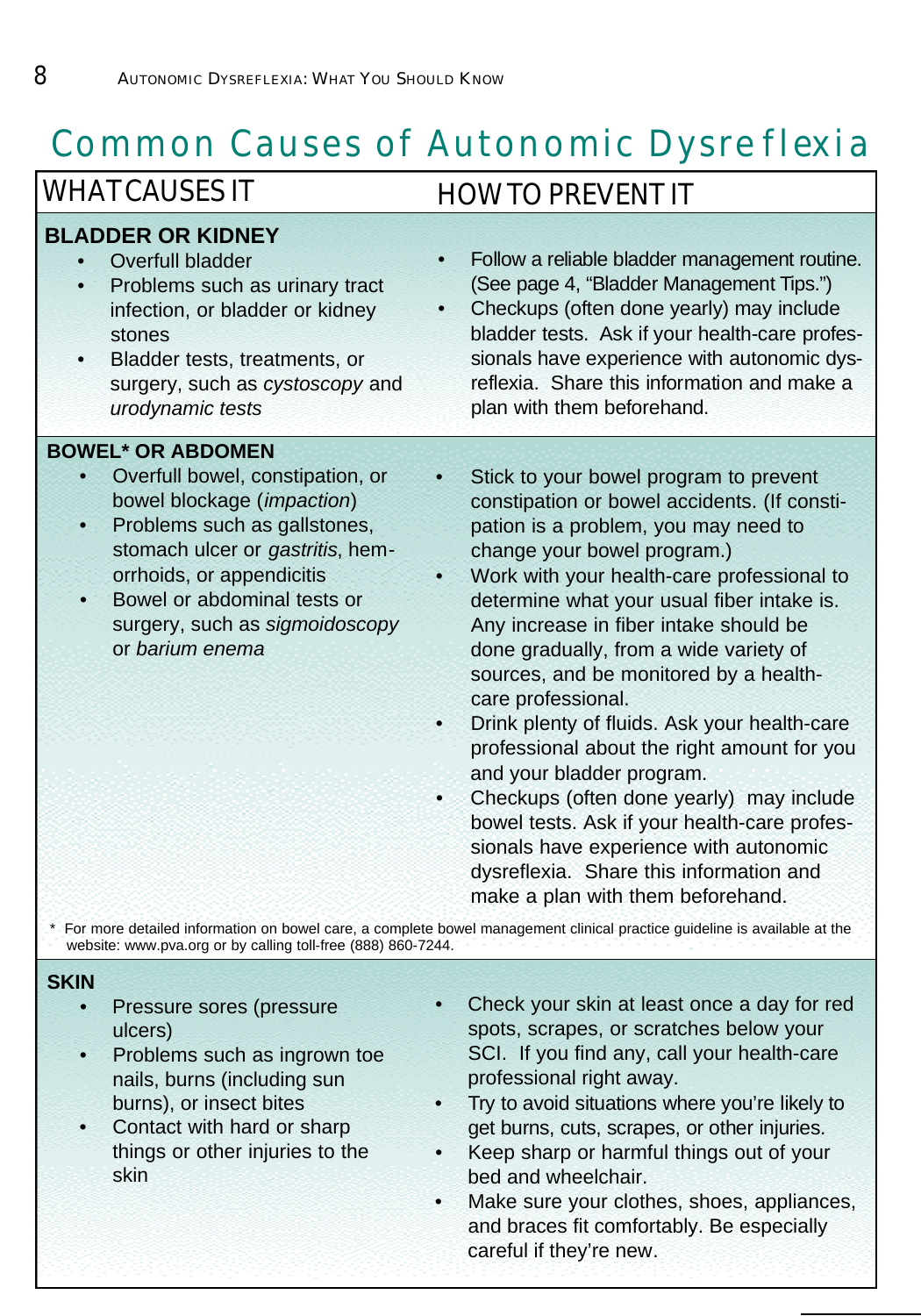#### **SEXUAL ACTIVITY OR REPRODUCTION**

- Too much genital stimulation, especially using a vibrator
- Men: ejaculation, infection or inflammation of the testicles (epididymitis), or pressing or squeezing of the testicles
- Women: menstruation, pregnancy (especially labor and delivery), or infections of the vagina (vaginitis) or uterus (pelvic inflammatory disease)

## WHAT CAUSES IT HOW TO PREVENT IT

- Be aware that these activities and conditions are possible causes of autonomic dysreflexia. You may want to discuss these issues with your health-care professional.
- If you're pregnant or planning a pregnancy, look for an obstetrician/gynecologist who's willing to work with you and with other health-care professionals who know your SCI care.

#### **OTHER CAUSES**

- Clots in the leg or pelvis veins (deep vein thrombosis) that may travel to the lungs (pulmonary emboli)\*
- Broken bones or other injuries
- Everyday problems such as tootight clothing, shoes, appliances, or braces
- Extreme temperatures (too hot or too cold), or quick temperature changes
- Recognize that all these problems can cause autonomic dysreflexia. Alert your health-care professionals and share this information with them.
- Make sure your clothes, shoes, appliances, and braces fit comfortably.
- Try to avoid extremes in temperature. Plan to dress appropriately.

\* For more detailed information on deep vein thrombosis (thromboembolism), a complete Prevention of Thromboembolism clinical practice guideline is available at the website: www.pva.org or by calling toll-free (888) 860-7244.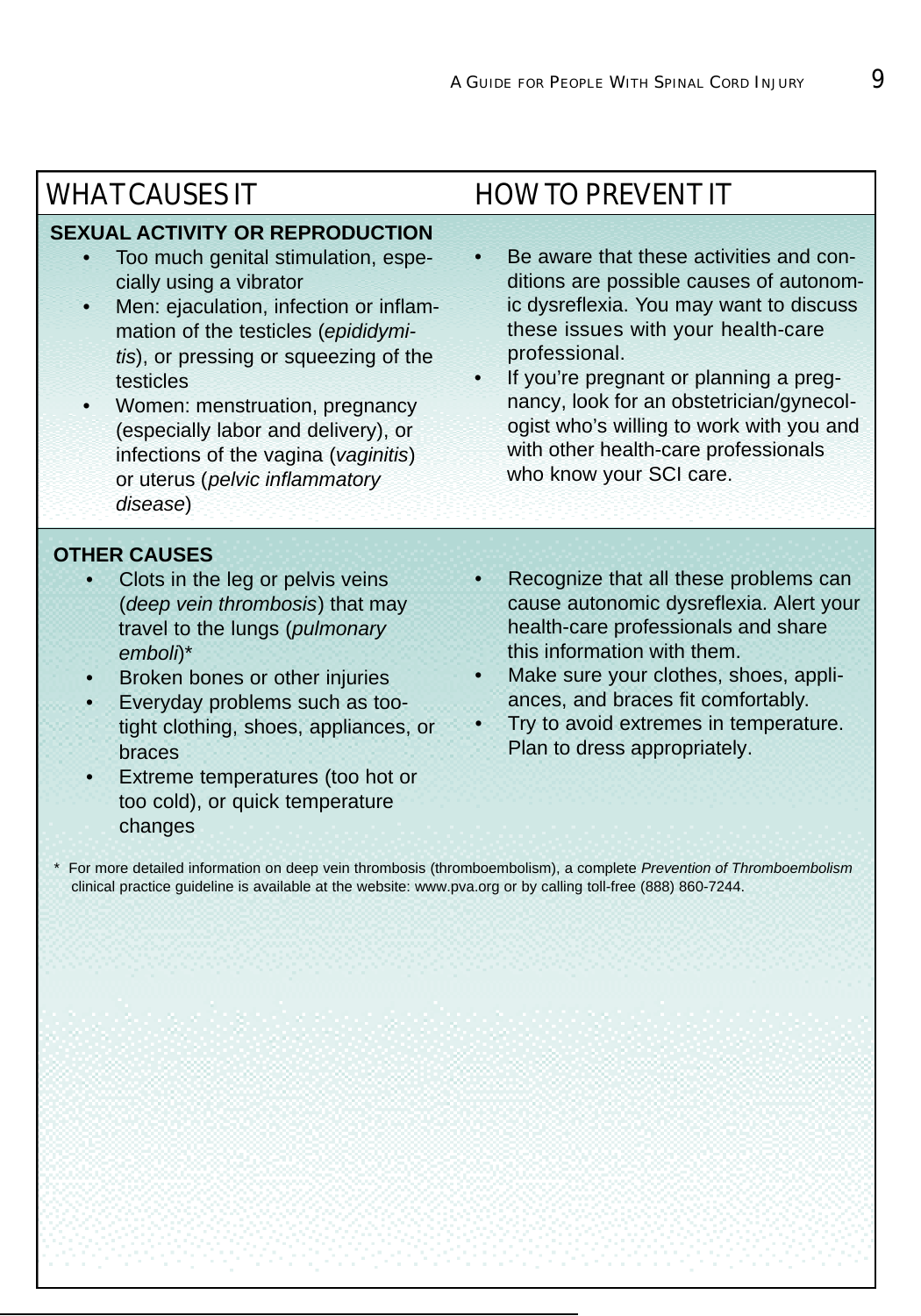and in the back pocket of this Guide.)<br>Be sure to discuss your autonomic dysreflexia kit with your health-care professional. Ask if you should include other supplies. Also ask if your professional. Ask if you should include other supplies. Also ask if your<br>hoalth care professional can give you prescriptions for items in the kit health-care professional can give you prescriptions for items in the kit.

#### **Glossary**

- **autonomic dysreflexia**—An abnormal response to a problem in the body below a spinal cord injury. It's most likely to happen if the SCI is at or above the 6th thoracic vertebra  $(T-6)$ . above the 6th thoracic vertebra  $(1-6)$ .
- *autonomic nerves*—Nerves in the spinal system that control involuntary action.
- *barium enema*—An examination of the inside of the body done with a substance called "barium." This test is also called a "double-contrast examination.<br>-
- *bradycardia*—Slow heart rate, usually fewer than 60 beats per minute.
- *cystoscopy*—An examination of the inside of the bladder and ureter. It's done with an instrument called a "cystoscope."
- *deep vein thrombosis*—Clots in the leg or pelvis veins. Also referred to as<br>"thromboombolism."  $\cdots$
- *epididymitis*—Inflammation of the part of the testicle called the "epididymis."
- *gastritis*—Inflammation of the stomach.
- *impaction (of the bowel)*—Occurs when hard stool is stuck in the rectum or somewhere else in the bowel. or somewhere else in the bowel.
- *pelvic inflammatory disease (PID)*—An infection anywhere in a woman's  $\frac{1}{2}$   $\frac{1}{2}$   $\frac{1}{2}$   $\frac{1}{2}$   $\frac{1}{2}$   $\frac{1}{2}$
- *pulmonary emboli*—Blood clots that travel to the lungs.

*sigmoidoscopy*—An examination of the part of the colon called the "sigmoid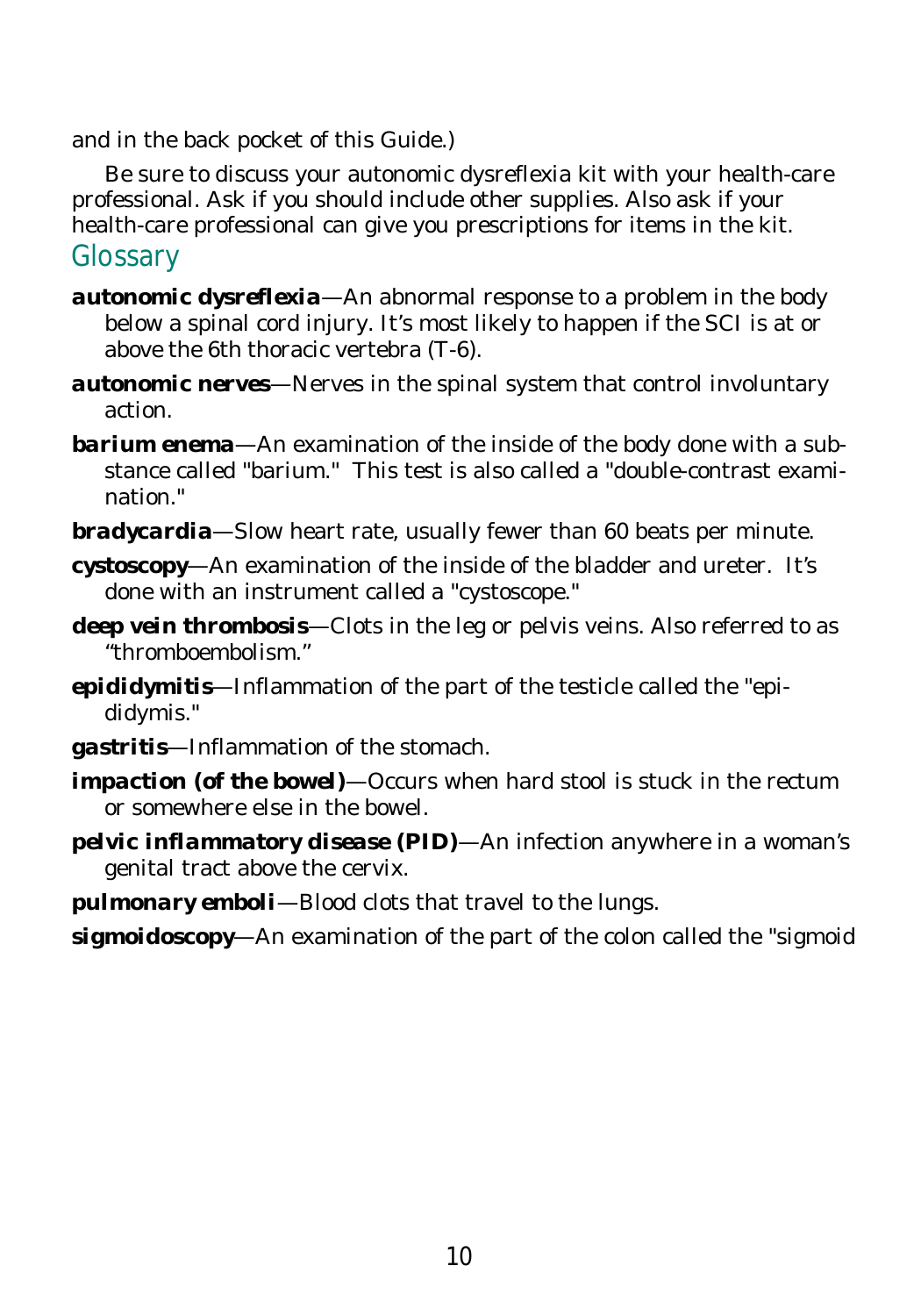## My Personal Autonomic Dysreflexia Diary

This Personal Diary is intended for you to use to keep a health-care record of your episodes of automomic dysreflexia. Another copy of the Diary, which you can photo-<br>copy for ro use appears in the back pocket of this Cuide. Keen this diary and the copy for re-use, appears in the back pocket of this Guide. Keep this diary and the Guide with you.

| Phone Number: ( )                                                                                      |                                                                                  |  |  |
|--------------------------------------------------------------------------------------------------------|----------------------------------------------------------------------------------|--|--|
|                                                                                                        | Social Security Number: ________________________ Date of Birth: ________________ |  |  |
|                                                                                                        |                                                                                  |  |  |
| <b>Symptoms</b><br>Put a checkmark or "X" next to every symptom you have for each dysreflexia episode. |                                                                                  |  |  |
| <b>Pounding headache</b>                                                                               | <b>Tight chest</b>                                                               |  |  |
| <b>Heavy sweating</b>                                                                                  | <b>Trouble breathing</b>                                                         |  |  |
| <b>Flushed skin</b>                                                                                    | Other:                                                                           |  |  |
| Goose bumps                                                                                            |                                                                                  |  |  |
| <b>Blurry vision</b>                                                                                   |                                                                                  |  |  |
| <b>Seeing spots</b>                                                                                    |                                                                                  |  |  |
| <b>Stuffy nose</b>                                                                                     |                                                                                  |  |  |
| Anxiety or jitters                                                                                     |                                                                                  |  |  |
|                                                                                                        |                                                                                  |  |  |

-------

Cause of Dysreflexia Episode and Comments: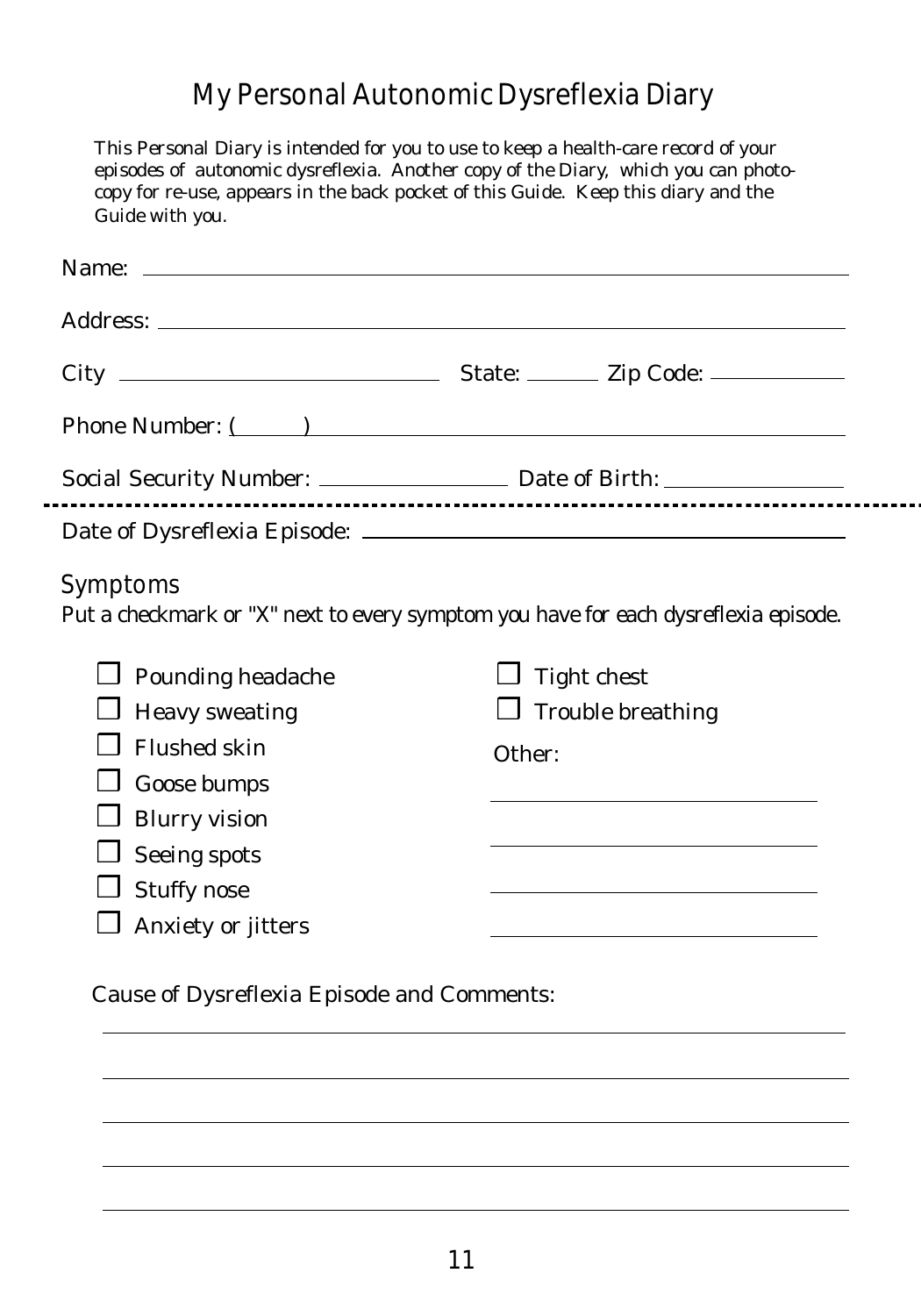| Date of Dysreflexia Episode: |  |
|------------------------------|--|
|                              |  |

## Symptoms

.......

Put a checkmark or "X" next to every symptom you have for each dysreflexia episode.

| <b>Pounding headache</b> | <b>Tight chest</b>                                                                  |
|--------------------------|-------------------------------------------------------------------------------------|
| <b>Heavy sweating</b>    | <b>Trouble breathing</b>                                                            |
| <b>Flushed skin</b>      | Other:                                                                              |
| <b>Goose bumps</b>       |                                                                                     |
| <b>Blurry vision</b>     |                                                                                     |
| <b>Seeing spots</b>      |                                                                                     |
| <b>Stuffy nose</b>       |                                                                                     |
| Anxiety or jitters       |                                                                                     |
|                          |                                                                                     |
|                          |                                                                                     |
| <b>Symptoms</b>          | Put a checkmark or "X" next to every symptom you have for each dysreflexia episode. |
| $\Box$ Pounding headache | <b>Tight chest</b>                                                                  |
| <b>Heavy sweating</b>    | <b>Trouble breathing</b>                                                            |
| <b>Flushed</b> skin      | Other:                                                                              |
| Goose bumps              |                                                                                     |
| <b>Blurry vision</b>     |                                                                                     |
| <b>Seeing spots</b>      |                                                                                     |
|                          |                                                                                     |

 $\Box$  Stuffy nose

❒ Anxiety or jitters

Cause of Dysreflexia Episode and Comments: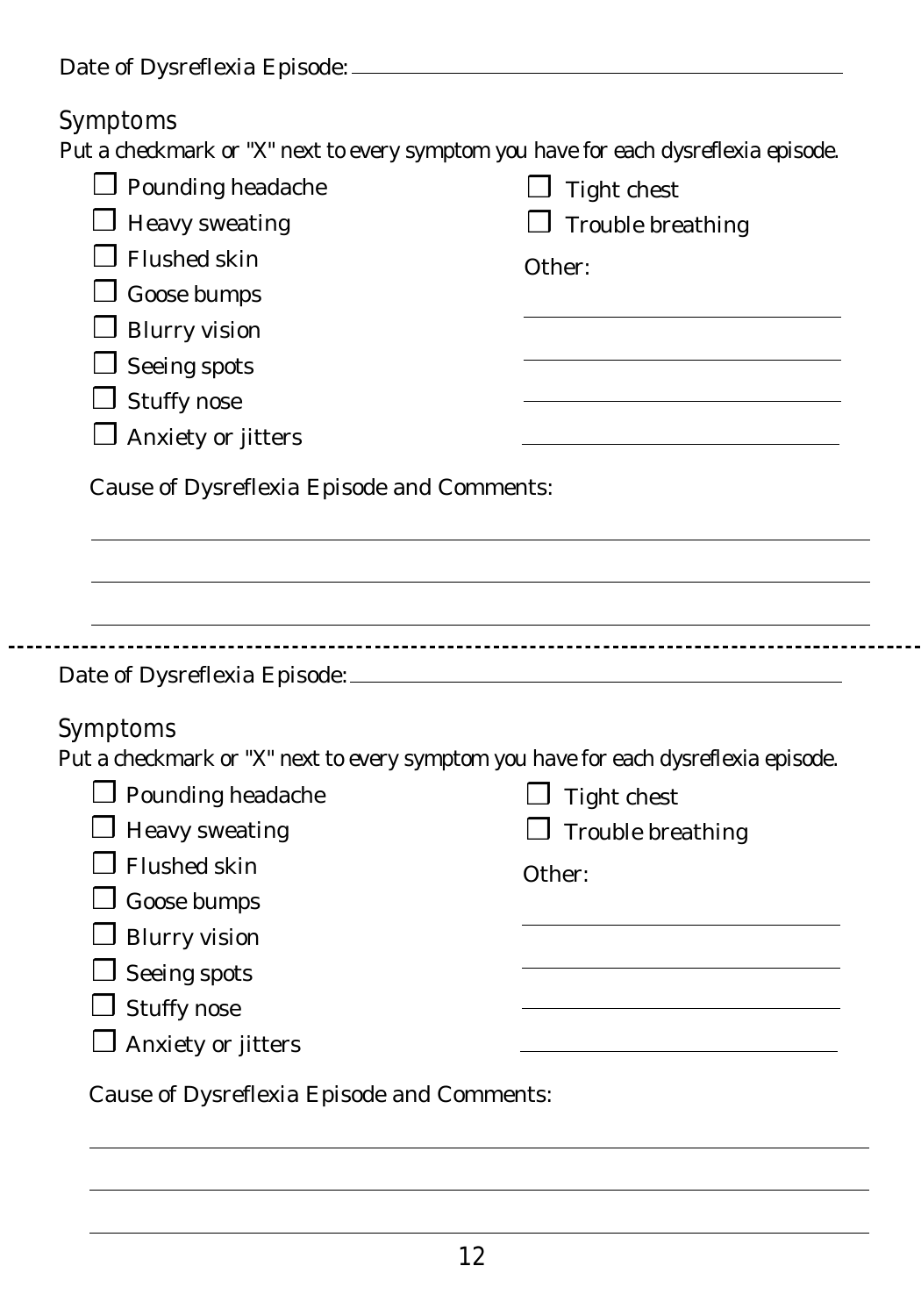| Date of Dysreflexia Episode: |  |
|------------------------------|--|
|                              |  |

## Symptoms

........

Put a checkmark or "X" next to every symptom you have for each dysreflexia episode.

| <b>Pounding headache</b><br><b>Heavy sweating</b><br><b>Flushed skin</b><br>Goose bumps<br><b>Blurry vision</b><br><b>Seeing spots</b><br><b>J</b> Stuffy nose<br>Anxiety or jitters | <b>Tight chest</b><br><b>Trouble breathing</b><br>Other: |
|--------------------------------------------------------------------------------------------------------------------------------------------------------------------------------------|----------------------------------------------------------|
| <b>Cause of Dysreflexia Episode and Comments:</b>                                                                                                                                    |                                                          |
|                                                                                                                                                                                      |                                                          |
|                                                                                                                                                                                      |                                                          |
|                                                                                                                                                                                      |                                                          |
|                                                                                                                                                                                      |                                                          |
|                                                                                                                                                                                      |                                                          |
| <b>Symptoms</b>                                                                                                                                                                      |                                                          |
| Put a checkmark or "X" next to every symptom you have for each dysreflexia episode.                                                                                                  |                                                          |
| $\Box$ Pounding headache                                                                                                                                                             | <b>Tight chest</b>                                       |
| <b>Heavy sweating</b>                                                                                                                                                                | <b>Trouble breathing</b>                                 |
| <b>Flushed skin</b>                                                                                                                                                                  | Other:                                                   |
| Goose bumps                                                                                                                                                                          |                                                          |
| <b>Blurry vision</b>                                                                                                                                                                 |                                                          |
| <b>Seeing spots</b>                                                                                                                                                                  |                                                          |
| $\Box$ Stuffy nose                                                                                                                                                                   |                                                          |
| Anxiety or jitters                                                                                                                                                                   |                                                          |
|                                                                                                                                                                                      |                                                          |

Cause of Dysreflexia Episode and Comments: